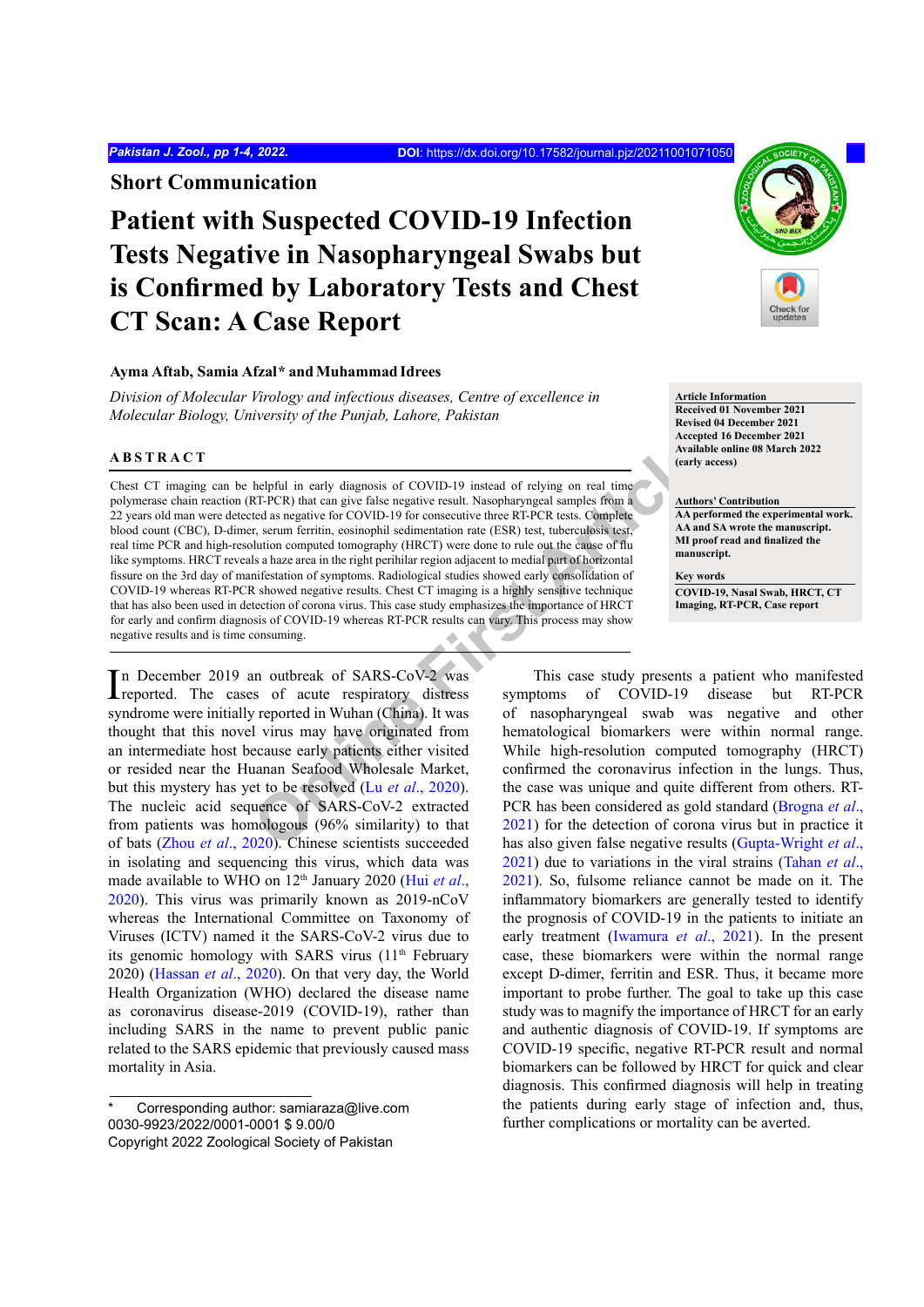### *Materials and methods*

A 22 years old male lab technician was constantly vulnerable to COVID-19 patients. But then despite of observing all the SOPs, he reported a fever  $(39^{\circ}C)$  with coarse breath sounds during auscultation accompanied by severe cough, body aches, diarrhea, absolute loss of taste and smell and shortness of breath. Oxygen saturation was below 80% and pulse rate was 82.

COVID-19 was diagnosed by taking the blood sample of the patient to find the levels of D-Dimer, ferritin, ESR, TLC, neutrophils, lymphocyte, eosinophil, monocyte, thrombocyte. Nasopharyngeal swab sample was taken to test the presence of viral nucleic acid in the patient. RT-PCR was done by SARS-Cov-2 Real-TM-Sacace Biotechnologies. Plain HRCT was done to explore the physiology of the lungs. Abnormal levels of D-dimer, ferritin, ESR and atypical physiology of lungs confirmed COVID-19 infection. Antibody level was detected by Elecsys anti-SARS-CoV-2 S.

On the basis of the diagnostic assessment the concerned doctors followed a regimen of recognized medicines using antiviral infusions through intravenous routes. On the 16<sup>th</sup> day blood tests, RT-PCR and HRCT were held again. The patient showed normal reports. Further, it was confirmed by SARS-CoV-2 antibody test on the  $25<sup>th</sup>$  day of infection. A reasonable account of antibodies was found in the serum.

#### *Results*

Laboratory test reports showed total leucocyte count (TLC) 9800 cells/mm<sup>3</sup> (normal range: 4,300 and 10,800 cells/ mm<sup>3</sup> ), neutrophils 67% (normal range: 40% to 60%), lymphocytes 23% (normal range: 18-45% of white blood cells), monocytes 7% (normal range: 1-10% of body's white blood cells), eosinophils 2% (normal range: 0.0- 6.0 % of blood), thrombocyte was 0.25% (normal range: 0.23-0.24%), D-dimer was 15 mg/L (normal range:  $< 0.50$ ) mg/L), whereas serum ferritin 313.2 µg/L (normal range: 30-220 µg/L) and eosinophil sedimentation rate (ESR) was 61 mm/hr( normal range: 0-15 mm/hr). The RT-PCR showed negative results with nasopharyngeal swabs for consecutive three time during early stage on days  $1 \left( 9<sup>th</sup> \right)$ June, 2021), 3 (11<sup>th</sup> June, 2021), and 7 (15<sup>th</sup> June, 2021) of the infection.

HRCT showed a ~24\*18 mm ill-defined haze area in right perihilar region adjacent to medial part of horizontal fissure, which was likely early consolidation of COVID-19. Minimal apical interlobular septal thickening was seen as in [Figure 1.](#page-1-0)

### *Discussion*

The uniqueness of the study case is the major strength

of this work. In earlier studies no such case had been reported. Here we see a case which qualifies that there is no final word in scientific investigation. RT-PCR showed consistent negative results whereas HRCT showed the true prognosis of the disease. Thus, the objective of providing a quick and sure relief for the patient was ensured. Sample collection, transport, storage and processing of the RT-PCR sample could inhibit successful detection of the virus but in the present case study repeated tests confirmed the integrity of the results. Sometimes unknown factors could hinder the process of diagnosis of disease that may include virus variant formation due to high spread rate among the population.



Fig. 1. HRCT of second day of infection. It shows haze area in right perihilar region and minimal apical interlobular septal thickening.

<span id="page-1-0"></span>Looking back at the patient's history, it was found that he got infected with coronavirus on the 9<sup>th</sup> of June, 2021 and suffered from COVID-19 disease symptoms. He was prescribed with RT-PCR for COVID-19 and blood tests. His nasopharyngeal sample was taken but RT-PCR was negative. Blood tests showed raised levels of serum ferritin, D-Dimer and ESR (inflammatory factors) that indicated the presence of SARS-CoV-2. Therefore, on the 10<sup>th</sup> June, 2021 HRCT was done that ill-defined area in right perihilar region that indicated the beginning of COVID-19 consolidation. RT-PCR was repeated on the 3rd and 7<sup>th</sup> day of the start of infection but it remained negative.

Globally recognized authentic test is RT-PCR [\(Brogna](#page-2-2) *et al*., 2021) and it has been widely used for the detection of COVID-19 but in the present case the results were continuously negative that were against the obvious symptoms. Thus, it generated the need to perform other tests. Keeping in view the raised D-dimer value, ESR and serum ferritin levels, high resolution computed tomography (HRCT) of his chest was done. Increased values of ferritin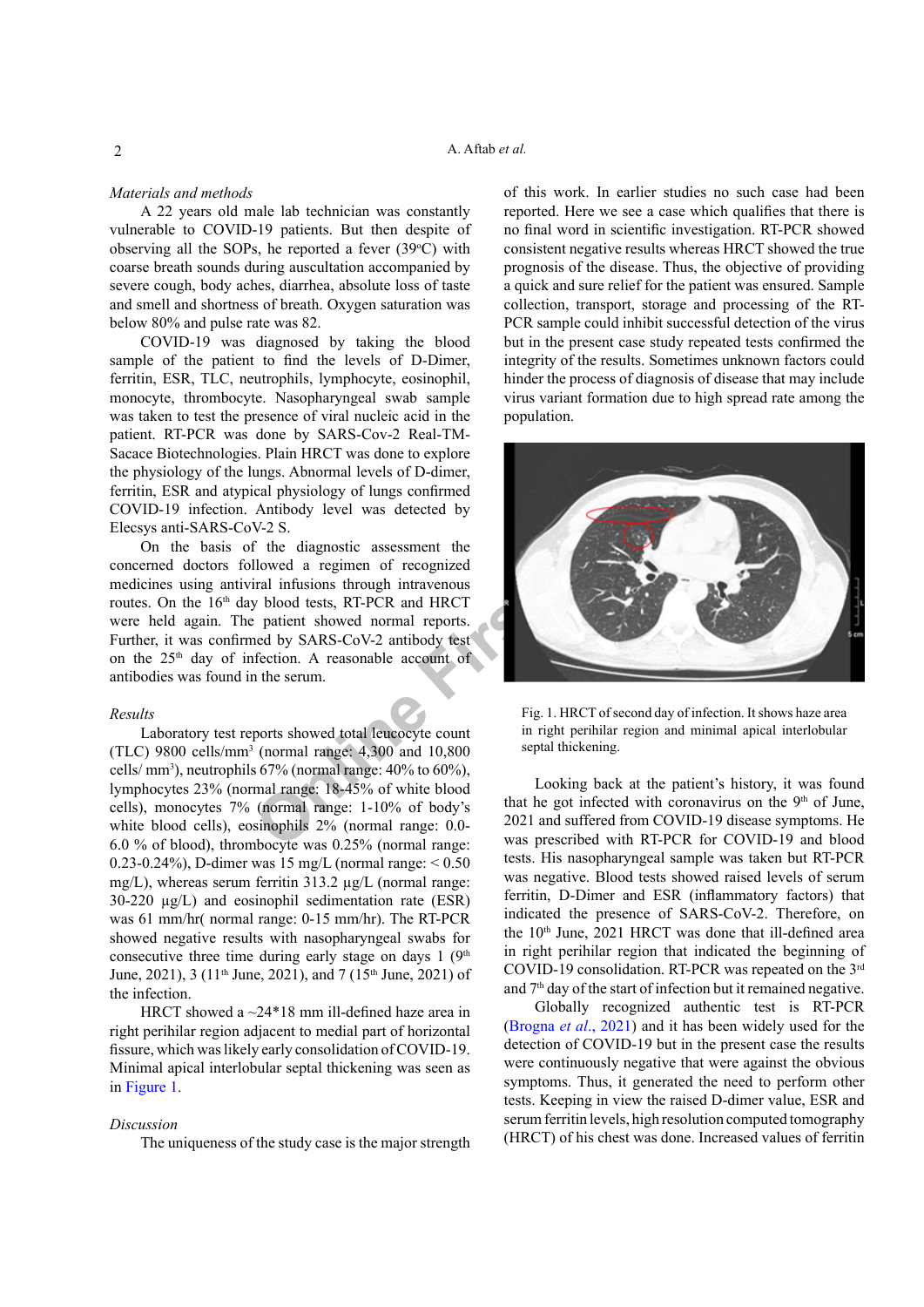in serum, d-dimer and ESR values are indicators of corona virus infection (Zeng et al., 2020; Hussein et al., 2021). HRCT initiates the screening and diagnoses COVID-19 (Hanif et al., 2021). In this case, HRCT confirmed the consolidation of COVID-19. Now it was a confirmed case of COVID-19. The patient was immediately isolated to prevent the spread to the community. It is stated that during early days of infection RT-PCR showed negative results (Feng et al., 2020) due to low viral load but after a few more days it indicated the presence of pathogenic virus (Kanji et al., 2021). In the light of the above claim consecutive RT-PCR tests were conducted and were found negative. The patient's symptoms resolved after 14 days of infection. Even then RT-PCR did not show any positive result. To diagnose other potential pathogens causing these physiological changes in the lungs, a tuberculosis test was also performed but also found negative. Follow-up test of level of SARS-CoV-2 antibodies confirmed the infection of COVID-19.

Hence, this study shows that HRCT is more sensitive in detecting COVID-19 than RT-PCR.

COVID-19 disease is diagnosed on the basis of epidemiological features, clinical symptoms, chest CT scan and laboratory findings. Negative tuberculosis test (Arslan-Gulen et al., 2021), negative COVID-19 RT-PCR (Seibert *et al.*, 2020) and normal range of TLC cannot rule out the presence of COVID-19 infection whereas chest CT scan can provide clear picture even at early stages of infection (Kanne, 2020; Xie et al., 2020; Ai et al., 2020). Therefore, chest CT/HRCT can be considered more reliable than RT-PCR for quick and accurate diagnosis (Hanif et al., 2021). HRCT is a powerful tool that can diagnose COVID-19 patients with negative RT-PCR.

This case study opens new horizons to find more factors that can indicate the COVID-19 infection. Further studies in this regard will help in deciphering the pathophysiology of SARS-CoV-2. This study attracts the attention towards the reliable and early detection method instead of relying solely on RT-PCR. Real time polymerase chain reaction (RT-PCR) is considered as the highly specific and moderately sensitive assay for the detection of virus (Watson et al., 2020). Negative RT-PCR result does not rule out the presence of SARS-CoV-2 infection. Therefore, in the presence of symptoms HRCT can be done to confirm the beginning of consolidation in lungs.

## Informed consent

Written consent from the patient was obtained for conducting research.

#### Funding

This research did not receive any specific grant from

funding agencies in the public, commercial, or not-forprofit sectors.

#### Statement of conflict of interest

The authors have declared no conflict of interest.

## References

- <span id="page-2-9"></span>Ai, T., Yang, Z., Hou, H., Zhan, C., Chen, C., Lv, W., Tao, Q., Sun, Z., and Xia, L., 2020. Radiology, 296: E32-40. https://doi.org/10.1148/radiol.2020200642
- Arslan-Gulen, T., Bayraktar, M., Yaksi, N. and Kayabas, U., 2021. J. Med. Virol., https://doi.org/10.1002/ jmv.27414
- <span id="page-2-2"></span>Brogna, B., Bignardi, E., Brogna, C., Alberigo, M., Grappone, M., Megliola, A., Salvatore, P., Fontanella, G., Mazza, E.M., and Musto, L., 2021. Radiography, 27: 743-747. https://doi. org/10.1016/j.radi.2020.09.012
- <span id="page-2-6"></span>Feng, H., Liu, Y., Lv, M., and Zhong, J., 2020. Japan J. Radiol., 38: 409-410. https://doi.org/10.1007/ s11604-020-00967-9
- <span id="page-2-3"></span>Gupta-Wright, A., Macleod, C.K., Barrett, J., Filson, S.A., Corrah, T., Parris, V., Sandhu, G., Harris, M., Tennant, R., Vaid, N., and Takata, J., 2021. Br. Med. J. Open, 11: e047110. https://doi.org/10.1136/ bmjopen-2020-047110
- <span id="page-2-5"></span>Hanif, N., Rubi, G., Irshad, N., Ameer, S., Habib, U., and Zaidi, S.R., 2021. J. Coll. Phys. Surg. Pak., 30: S1-S6. https://doi.org/10.29271/jcpsp.2021.Supp1.  $S<sub>1</sub>$
- <span id="page-2-1"></span>Hassan, S.A., Sheikh, F.N., Jamal, S., Ezeh, J.K., and Akhtar, A., 2020. Cureus, 12: e7355. https://doi. org/10.7759/cureus.7355
- <span id="page-2-0"></span>Hui, D.S., Azhar, E.I., Madani, T.A., Ntoumi, F., Kock, R., Dar, O., Ippolito, G., Mchugh, T.D., Memish, Z.A., Drosten, C., Zumla, A., and Petersen, E., 2020. Int. J. Infect. Dis., 91: 264-266. https://doi. org/10.1016/i.iiid.2020.01.009
- <span id="page-2-4"></span>Hussein, A.M., Taha, Z.B., Malek, A.G., Rasul, K.A., Hazim, D.Q., Ahmed, R.J., and Mohmed, U.B., 2021. Materialstoday Proc., https://doi. org/10.1016/i.matpr.2021.04.009
- Iwamura, A.P., Tavares da Silva, M.R., Hümmelgen, A.L., Soeiro Pereira, P.V., Falcai, A., Grumach, A.S., Goudouris, E., Neto, A.C., and Prando, C., 2021. Rev. Med. Virol., 31: e2199. https://doi. org/10.1002/rmv.2199
- <span id="page-2-7"></span>Kanji, J.N., Zelyas, N., MacDonald, C., Pabbaraju, K., Khan, M.N., Prasad, A., Hu, J., Diggle, M., Berenger, B.M. and Tipples, G., 2021. Virol. J., 18: 1-6. https://doi.org/10.1186/s12985-021-01489-0
- <span id="page-2-8"></span>Kanne, J.P., 2020. Radiology, 295: 1. https://doi.